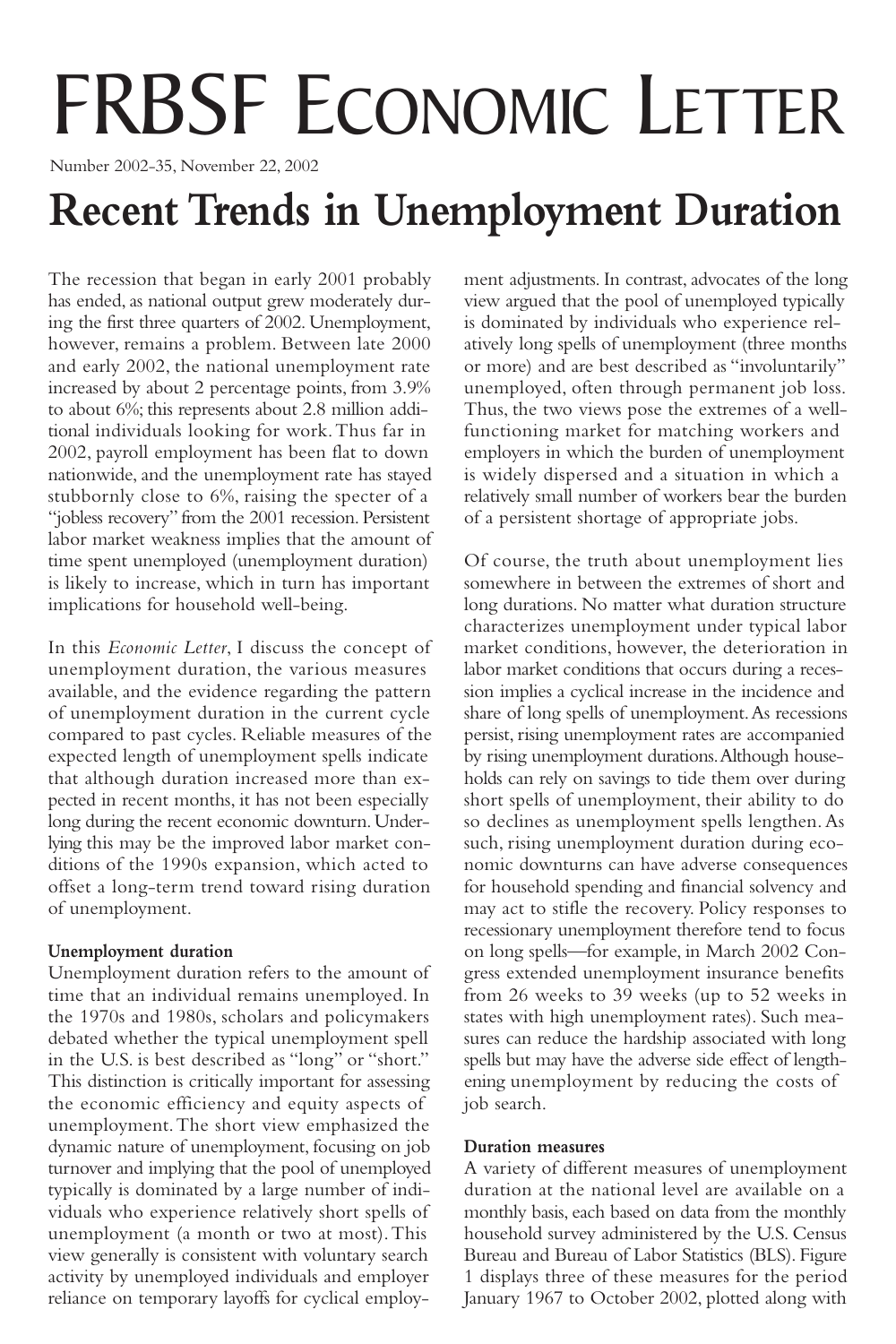the unemployment rate as a standard indicator of the cyclical status of the labor market. Each of these measures is corrected for the changes in survey design implemented beginning in January 1994. These changes affected the measurement of unemployment duration and other labor force variables. To make the series used below consistent over time, I applied the adjustment factors described in Polivka and Miller (1998).

Perhaps the most commonly cited measure of unemployment duration is "average weeks unemployed," which is tabulated and released each month by the BLS. It measures the average duration of unemployment spells sampled while in progress, at the time of the survey. As seen in Figure 1, this series exhibits pronounced cyclical swings, rising from about 11–12 weeks at business cycle peaks to above 20 weeks shortly after the end of severe recessions.

Although it measures average duration for unemployed individuals at a point in time, the average duration series does not represent the completed duration of unemployment that a newly unemployed individual can expect to face ("expected duration"). Because the average duration is calculated based on all in-progress spells, it contains both an upward and a downward bias with respect to the measurement of the expected duration for a newly unemployed individual.The upward bias occurs because longer spells, purely by virtue of their length, are more likely to be in the monthly unemployment sample than are shorter spells.The downward bias arises because the use of in-progress spells precludes measurement of completed spell durations. For example, an employee laid off owing to a plant closure might expect to be out of work for many weeks. However, in the person's initial phase of unemployment, the household survey will record an unemployment spell of just a few weeks. On average, the duration is measured about halfway through the spell.

Although the two biases can in principle cancel out, in recessions the upward bias tends to outweigh the downward bias, leading to an overstatement of expected duration for a newly unemployed individual.This dominance of the upward bias can be seen in part by examining the series representing the percentage unemployed for at least 27 weeks, also displayed in Figure 1.This measure of longterm unemployment exhibits especially wide cyclical swings, varying from around 10% during cyclical peaks to as high as 30% during severe recessions. The sharp increase in the measured incidence of

## **Figure 1: Unemployment Duration and Rate Unemployment duration and rate Figure 1**



Note: The shaded areas and vertical line respectively represent recessions and a business cycle peak as defined by the National Bureau of Economic Research.

long spells during recessions raises the level of the average duration measure well above the expected duration for newly unemployed individuals.

Estimating the expected duration for newly unemployed individuals is possible, however, through use of additional BLS unemployment duration figures. Valletta (1998) demonstrated a simple method based on a transformation of the percentage of all unemployed who have been unemployed fewer than five weeks in the survey month (new monthly entrants to unemployment).The cyclical properties of this constructed series are similar to those for estimates of expected duration that are based on more detailed and precise tabulations of individual duration experiences (see, e.g., Baker 1992).The simple estimate of expected duration, tabulated according to the technique in Valletta (1998), is displayed in Figure 1. It exhibits less pronounced cyclical swings than do the other duration measures, ranging from a low of about 10 weeks to a high of about 19 weeks. The upward bias in the average duration measure (as a measure of expected duration) can be seen in this figure: average and expected duration are close when the labor market is tight, but average duration substantially overestimates expected duration during periods of high unemployment.

#### **Is duration high or low in 2002?**

Despite the persistence of the current slowdown, unemployment measures suggest that it is not as severe as the preceding three major recessions (1975–1976, 1982–1983, and 1991).The recent peak unemployment rate of 6.0% is well below the peaks reached in those earlier recessions. Consis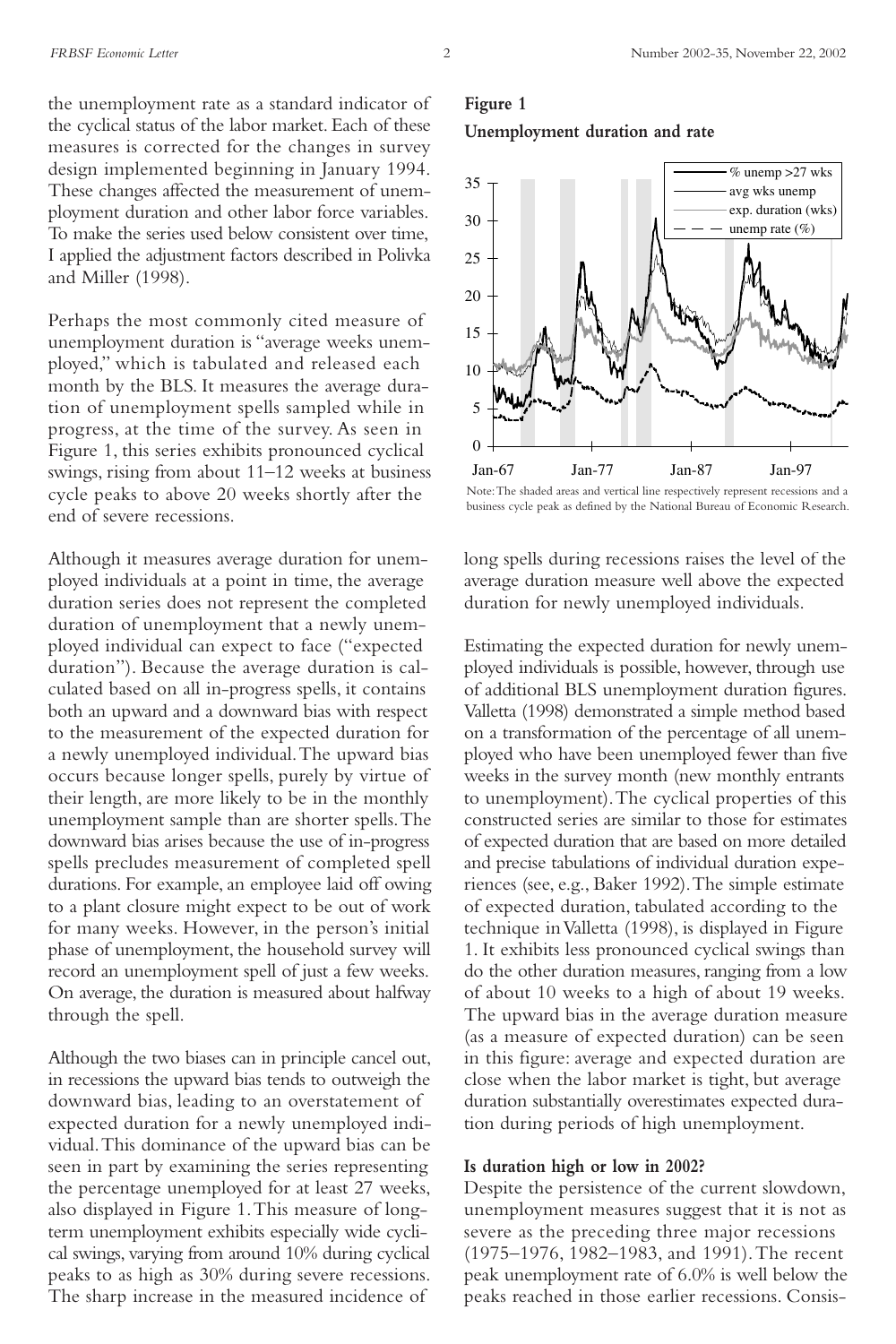tent with this, each of the duration measures has remained below its peak in the three preceding recessions (Figure 1). For example, the expected duration of unemployment hovered around 15 weeks from June to October of this year, well below its peaks of about 18–19 weeks in the past two recessions. Given the recent up-and-down movements in each of the three duration series, the direction of their movement in coming months is uncertain. However, the recent movement contrasts with a steady increase in preceding months, which suggests that a turning point may have been reached and unemployment duration will soon begin to decline. If so, the current slowdown in retrospect probably will be regarded as mild in terms of its effects on unemployment duration.

Another way to assess the severity of unemployment duration in the current slowdown is in purely relative terms. In particular, given the relatively low unemployment rate in the current recession compared to past recessions, it is useful to ask whether unemployment duration is long relative to the current unemployment rate and any long-term trends in unemployment duration. If the unemployment pool has a relatively large share of individuals with long spells, even with a low unemployment rate the uneven burden of unemployment can hamper economic recovery.

Figure 2 addresses this issue by plotting the expected duration of unemployment based on observed data, as defined above, against its predicted value.To focus more clearly on the recent recessionary pattern, the figure displays values for the period October 1989 to October 2002.The prediction model, however, is based on data for the period January 1967 to May 1998 (the same sample as used in Valletta 1998).Thus, the predictions for the period June 1998 to October 2002 are "out of sample" forecasts based on the pre-existing relationships between the variables in the prediction model.This model incorporates only the unemployment rate and a trend over time as explanatory factors, so that the differences between the actual and forecast values represent a break from the pre-existing relationship between current expected duration and the unemployment rate or the long-run trend in expected duration. Measured independently of the unemployment rate, the long-run trend in duration is upwards; as reported by Valletta (1998), expected duration increased by about 17% (approximately 2 weeks) between 1976 and 1998.

The figure indicates that actual expected duration was below its predicted values during much of the

## **Figure 2**





Note: The shaded area and vertical line respectively represent a recession and business cycle peak as defined by the National Bureau of Economic Research.

late 1990s expansion and most of the recent slowdown to date.The excess of the predicted values over the actual duration indicates that unemployment duration was shorter than we would expect based on the level of unemployment achieved and long-term upward trend in duration.Thus, the economic expansion of the late 1990s may have produced favorable labor market conditions (such as effective job matching) that acted against a preexisting trend toward longer unemployment spells. On the other hand, since April of this year actual expected duration has been running a bit above its predicted values, suggesting recent deterioration in job prospects for unemployed workers.This may be only a temporary development, or it may signal that recovery in the labor market will be further delayed; only time will tell.

> **Rob Valletta Research Advisor**

#### **References**

- Baker, Michael. 1992."Unemployment Duration: Compositional Effects and Cyclical Variability." *American Economic Review* 82 (March) pp. 313–321.
- Polivka,Anne E., and Stephen M. Miller. 1998."The CPS after the Redesign: Refocusing the Economic Lens." In *Labor Statistics Measurement Issues,* eds. John Haltiwanger, et al. Chicago: University of Chicago Press.
- Valletta, Robert G. 1998."Changes in the Structure and Duration of U.S. Unemployment, 1967–1998." *FRBSF Economic Review* 3, pp. 29–40.